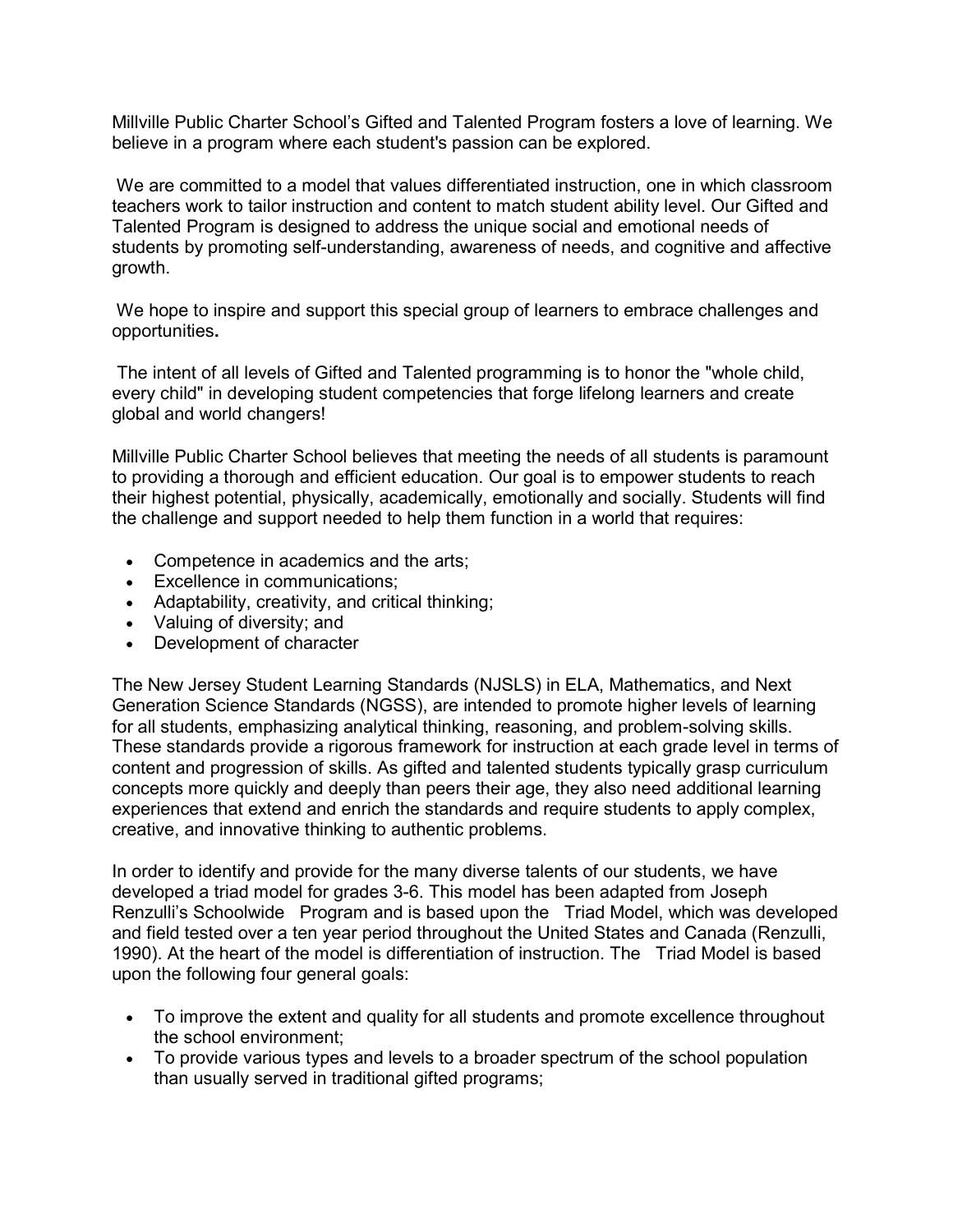- To integrate the program within the classroom, with opportunities to enhance learning experiences in a collaborative pull-out setting;
- To minimize concerns about exclusiveness and the negative attitudes that are often expressed toward students participating in only special programs for the gifted.

#### **STANDARDS FOR GIFTED AND TALENTED**

The following standards are from the National Association for Gifted Children (NAGC). These standards provide a framework in which to develop opportunities for gifted and talented students.

## Standard 1: Learning and Development

*Description:* Educators, recognizing the learning and developmental differences of students with gifts and talents, promote ongoing self-understanding, awareness of their needs, and cognitive and affective growth of these students in school, home, and community settings to ensure specific student outcomes.

#### Standard 2: Assessment

*Description:* Assessments provide information about identification, learning progress and outcomes, and evaluation of programming for students with gifts and talents in all domains.

#### Standard 3: Curriculum & Instruction

*Description:* Educators apply the theory and research-based models of curriculum and instruction related to students with gifts and talents and respond to their needs by planning, selecting, adapting, and creating culturally relevant curriculum and by using a repertoire of evidence-based instructional strategies to ensure specific student outcomes.

#### Standard 4: Learning Environments

*Description:* Learning environments foster personal and social responsibility, multicultural competence, and interpersonal and technical communication skills for leadership in the 21st century to ensure specific student outcomes.

## Standard 5: Programming

*Description:* Educators are aware of empirical evidence regarding (a) the cognitive, creative, and affective development of learners with gifts and talents, and (b) programming that meets their concomitant needs. Educators use this expertise systematically and collaboratively to develop, implement, and effectively manage comprehensive services for students with a variety of gifts and talents to ensure specific student outcomes.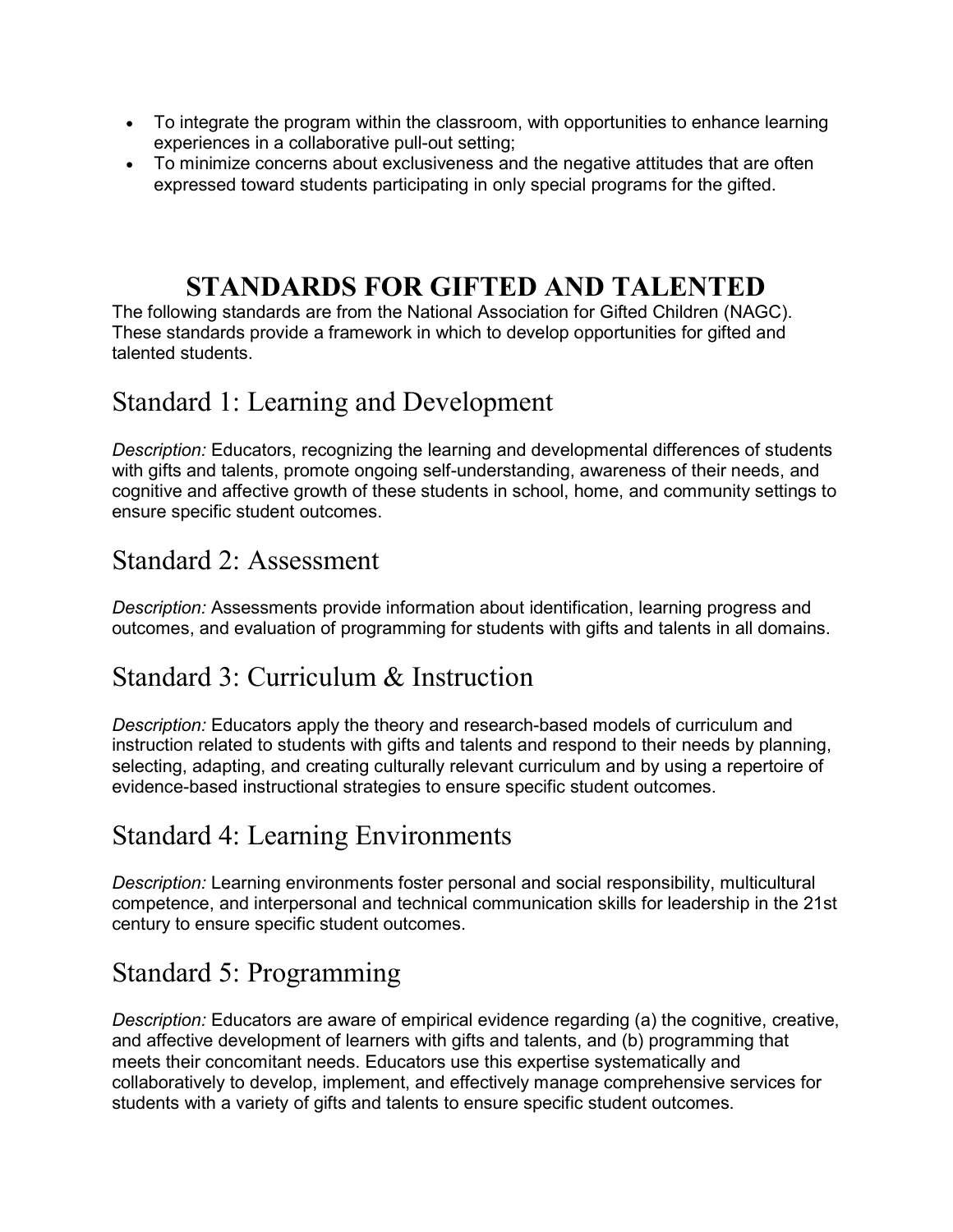## Standard 6: Professional Development

*Description:* All educators (administrators, teachers, counselors, and other instructional support staff) build their knowledge and skills using the NAGC/CEC Teacher Standards for Gifted and Talented Education and the National Staff Development Standards. They formally assess professional development needs related to the standards, develop and monitor plans, systematically engage in training to meet the identified needs, and demonstrate mastery of standard. They access resources to provide for release time, funding for continuing education, and substitute support. These practices are judged through the assessment of relevant student outcomes.

#### **WHAT IS GIFTEDNESS?**

Although interpretations of the word "gifted" seem limitless, there are a handful of foundational definitions that may be categorized from conservative (related to demonstrated high IQ) to liberal (a broadened conception that includes multiple criteria that might not be measured through an IQ test).

#### **National Association for Gifted Children (NAGC)**

Gifted individuals are those who demonstrate outstanding levels of aptitude (defined as an exceptional ability to reason and learn) or competence (documented performance or achievement in top 10% or rarer) in one or more domains. Domains include any structured area of activity with its own symbol system (e.g., mathematics, music, language) and/or set of sensorimotor skills (e.g., painting, dance, sports).

#### **Federal Definition**

This definition is taken from the Javits Act, which provides grants for education programs serving bright children from low-income families:

"The term 'gifted and talented student' means children and youths who give evidence of higher performance capability in such areas as intellectual, creative, artistic, or leadership capacity, or in specific academic fields, and who require services or activities not ordinarily provided by the schools in order to develop such capabilities fully."

#### **U.S. Office of Educational Research and Improvement (OERI) (1993)**

In the report titled National Excellence and Developing Talent, the term "gifted" was dropped. Their definition uses the term "outstanding talent" and concludes with the sentence:

"Outstanding talents are present in children and youth from all cultural groups, across all economic strata, and in all areas of human endeavor."

#### **State Definitions of Gifted and Talented**

Each state has its own definition of gifted and talented.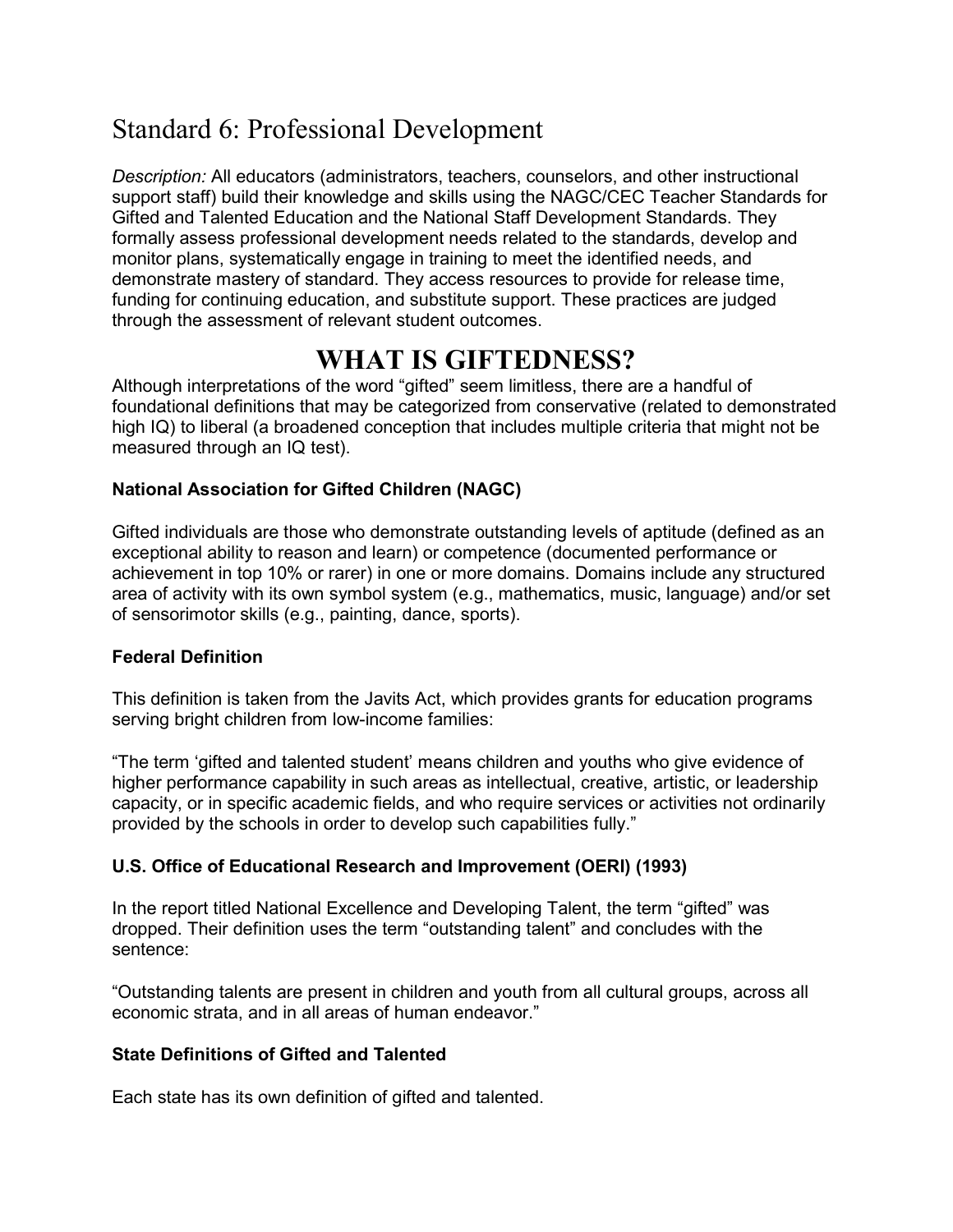- The New Jersey Administrative Code (N.J.A.C. 6A:8-3.1) definition of gifted and talented students states the following: "Those students who possess or demonstrate high levels of ability, in one or more content areas, when compared to their chronological peers in the local school district and who require modifications of their educational program if they are to achieve in accordance with their capabilities."
- Code N.J.A.C. 6A:8-3.1(a)5ii requires all district boards of education to provide appropriate K-12 educational services for gifted and talented students.

Gifted and talented students are those who by virtue of outstanding abilities are capable of high performance and are identified by qualified teachers. These are students who require differentiated educational programs and/or services beyond those normally provided by the regular school program in order to realize their contribution to self and society.

## **IDENTIFICATION/SELECTION PROCESS**

Millville Public Charter School uses multiple measures to determine if a student meets the criteria for the Gifted and Talented Program when compared to grade level peers. This is an ongoing process throughout the school year. Nominations can originate from teachers, parents and community members during the nomination period. Report card grades are reviewed before nominated students are informed with a formal nomination letter. The recommendation for participation in the program is reevaluated annually by the current classroom teachers.

Students transferring into the district who were eligible for, or were active participants in a Gifted and Talented Program in their previous district, will be considered upon entry into the Millville Public Charter School. The principal or classroom teacher will review the documentation of the student's participation in or eligibility from their previous district's program. The student's records, including any achievement test scores, will be reviewed. Review and notification process will follow as described in this section of the document.

#### Screening/Assessment Process

A student profile is used to identify those students who perform at remarkably high levels of accomplishment relative to their age, peers, experience, or environment. The criteria used will be a combination of qualitative and quantitative instruments which include the following:

- Performance in Testing- CogAT
- Let's Go Learn and LinkIt
- Report Card Grades (all subject areas)
- Teacher Recommendation- Classroom teachers are to complete the Recommendation for Gifted and Talented Teacher's Checklist for any student that meets the criteria for the Gifted and Talented program. (No Cs on report cards)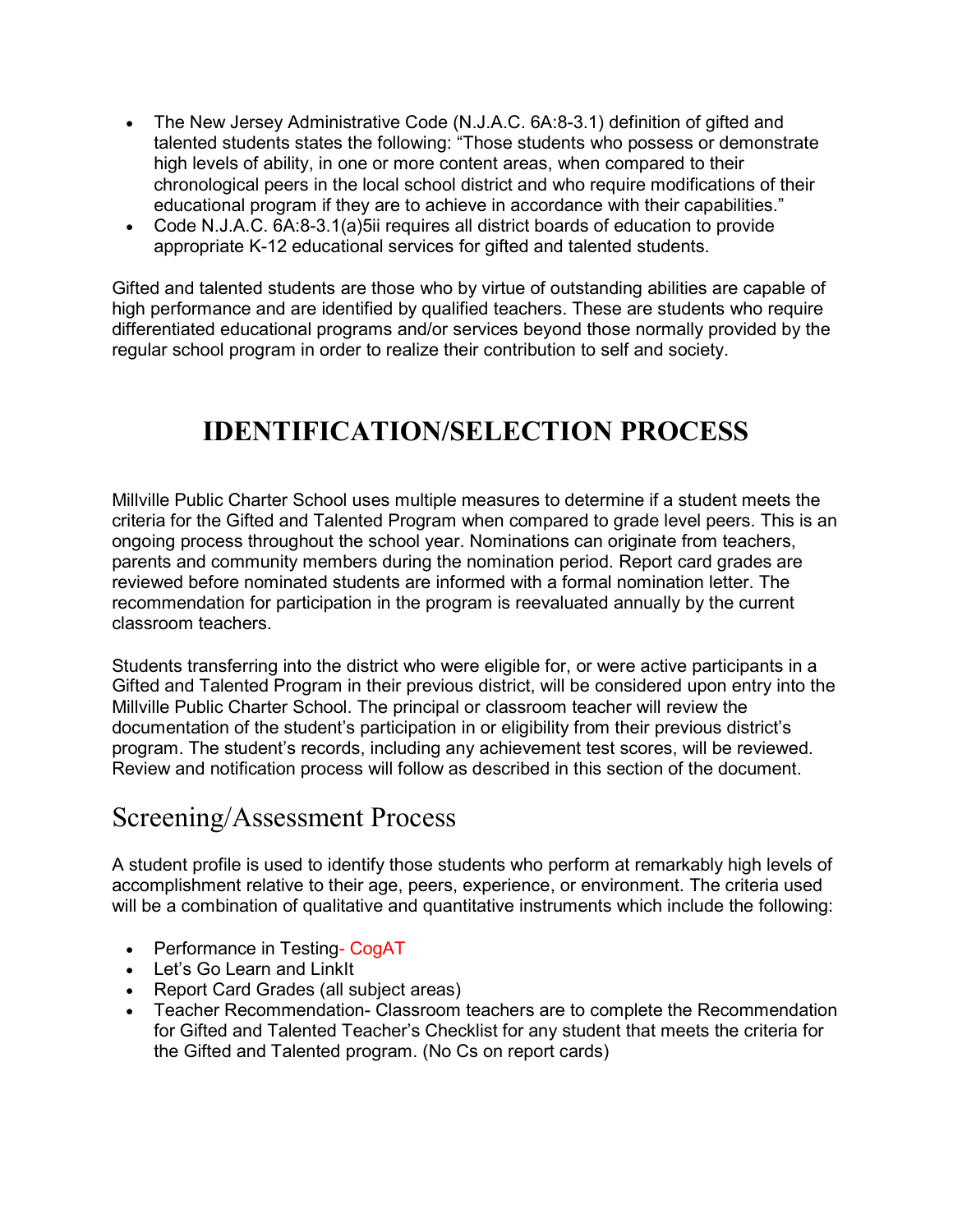A rubric score is utilized to establish an entrance criteria into the Gifted and Talented program. Students must score 8 or above points on the rubric.

#### Selection Process

The student profile identifies the student's strengths and weaknesses. The percentiles and/or scores from the assessment instruments are plotted on the student profile. Each student's profile is individually evaluated by the Gifted/Talented Selection Committee through a blind (no name) process. The decision is based on the committee's observation of the preponderance of the evidence on the student's profile.

The selection committee consists of teachers and administrators. All committee members are trained in the nature and needs of gifted students. The selection committee makes a professional judgment based on the recorded student profile data. As the committee evaluates the data on the students who were nominated, the committee has three options:

- The preponderance of profile data indicates the student would benefit from the services offered in the Gifted/Talented Program and services will be offered to meet the educational needs of the student.
- There is insufficient evidence in the documentation at this time, indicating the student's educational needs would best be met by the Gifted/Talented Program. The preponderance of evidence indicates the student's educational needs would best be served with the services of the regular curriculum.
- Further information is requested for the committee to make a placement decision.

Once the identification process is complete, parents or guardians are notified of the Selection Committee's decision via notes sent home with the student. Parents of all screened students may request a conference to examine their child's assessment results. The request should be made through the student's home school.

#### **OVERVIEW OF THE TRIAD TIER MODEL**

While differentiation is a hallmark of good instruction and expected in every class for all disciplines, the Triad Model provides additional opportunities to enhance student learning. The Triad Model provides for three tiers of:

- Tier I: Whole Group Curriculum Extensions
- Tier II: Individualized Curriculum Opportunities
- Tier III: Gifted and Talented Program

Tier I and II involve all students in challenging and rigorous education opportunities. Tier III is designed for students identified as being gifted and talented in one or more academic areas.

#### Tier I: Whole Group Curriculum Extensions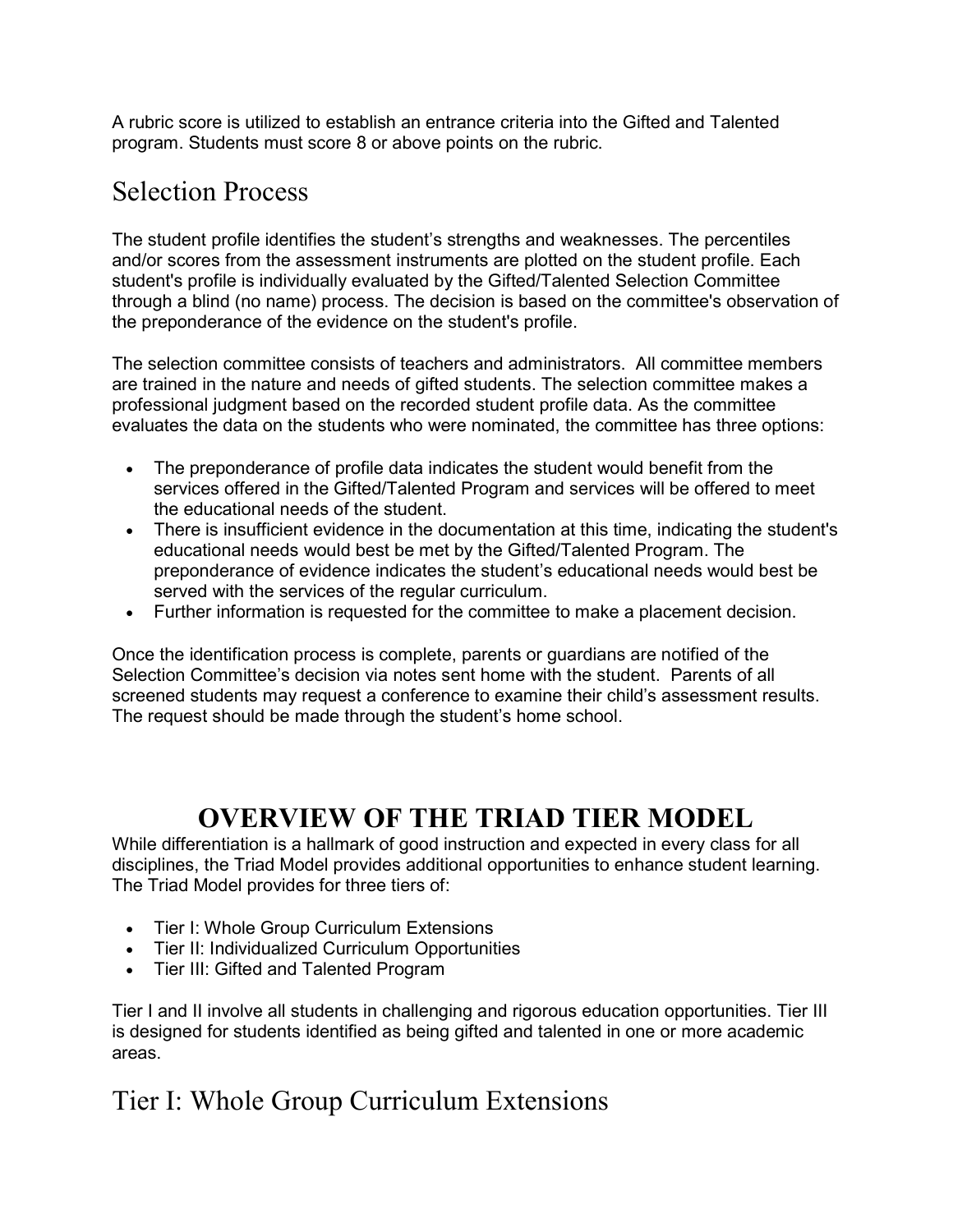Tier I includes general exploratory experiences for all students designed to provide exposure to critical thinking and problem-solving opportunities within a variety of novel topics, ideas, and fields of knowledge. This type of instruction is implemented into various planned activities throughout the school day. Instruction is also built into multi-leveled tasks and projects within each discipline of our board approved K-6 curriculum.

In addition to participation in open-ended, multi-leveled tasks within each of the disciplines, the following programs are also examples of Tier I:

- Assemblies
- Classroom interest centers
- Field Trips / Virtual field trips
- Guest speakers
- Interdisciplinary instruction
- **Projects**
- Related arts units
- School-wide projects/activities
- Use of multimedia technology
- STEAM activites
- Arbor Day essay contest
- Poster contests (Arbor Day & Fire Safety)
- Student government / Student Ambassador/Student Council
- Anti-bullying assemblies
- Safety
- Math league
- Peer leadership

#### Tier II: Individualized Curriculum Opportunities

Tier II enhances general classroom differentiation through individualized opportunities to explore curriculum concepts. It assists all students in refining and enriching their individual development of higher order thinking processes.

Tier II opportunities vary by grade level, both in and out of the classroom. Some Tier II activities are embedded in the specific components of the daily schedule for all students (e.g., Reader's Workshop, choice time). Other activities occur weekly for students, and are based on ability or interest.

In addition to participation in open-ended, problem-solving tasks within each of the disciplines, the following programs are also examples of Tier II:

- Before or After school clubs
- Math groups
- Mentoring
- Instrumental Music
- Chorus
- Math Club
- Safety Patrol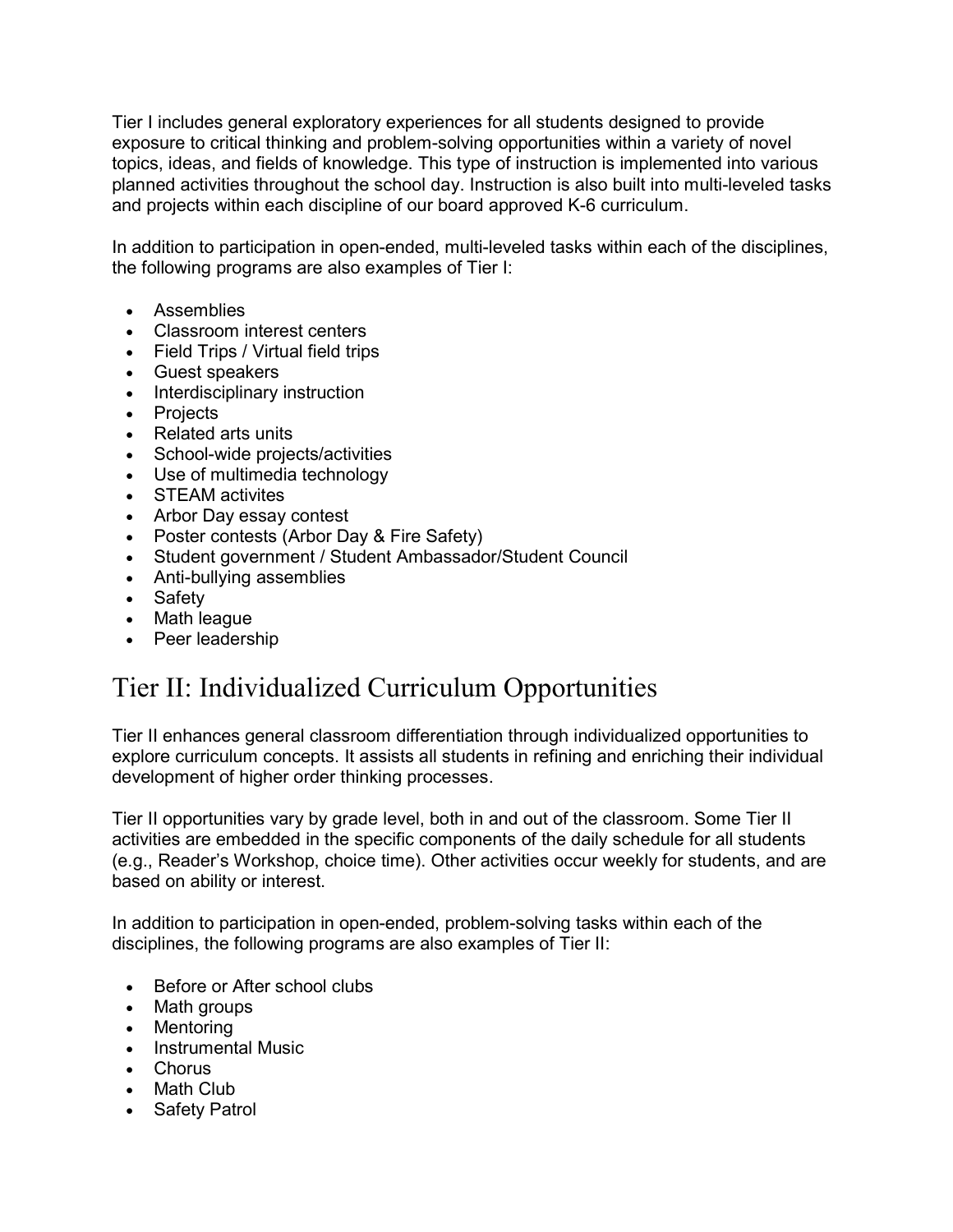- Plays through Visual and Performing Arts
- Student government /Student Ambassador/Student Council

## Tier II Program Criteria

The following goals have been developed for Tier II activities and/or courses of study. These goals represent characteristics of intelligent behaviors adapted from the work of Arthur Costa and focus on the development and extension of these characteristics over time. These include:

- Persistence/persevering
- Listening to others
- Flexibility in thinking
- Metacognition: awareness of own thinking
- Checking for accuracy and precision
- Ingenuity, originality, insightfulness: creativity
- Depth of understanding/insight applying prior knowledge/making connections

These characteristics form the basis of course evaluation and student assessment in Tier II.

#### Tier III: Gifted and Talented Program

Tier III involves students who have been identified as gifted and talented based on district criteria. This tier serves that small percentage of students who exhibit high levels of ability, creativity, and task commitment in school activities (Renzulli, 1978). The goal of this tier is to enable students to become more independent, self-directed learners, leaders, and contributors to local and global society. Individuals who participate in Tier III are offered opportunities to explore real world problems via self-identified tasks. This tier provides students with challenging and engaging instruction, materials, and collaboration to meet specific needs in varied academic curricula.

The district honors the students' creativity during the Gifted and Talented Family Night.

# **PROCESS FOR FORMAL RECONSIDERATION**  LEVEL I

Formal reconsideration, Level 1, on behalf of students who do not initially meet qualifying criteria may be initiated by MPCS personnel, parents/guardians, self, and/or significant others in the child's life.

Formal reconsideration may be filed for the following reasons: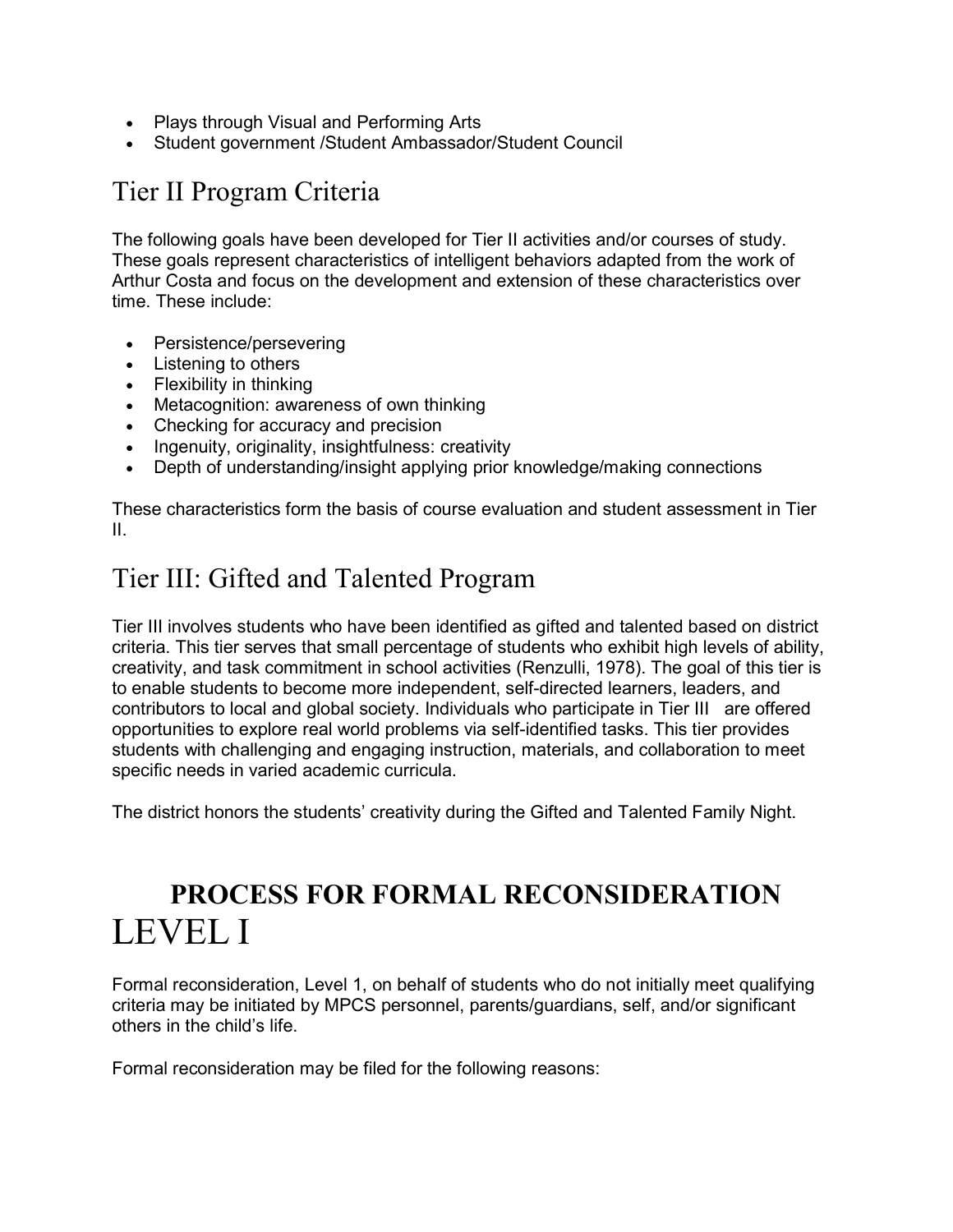\*The home language of the student is not English.

\*The student has a disability which may have impacted testing.

\*The student qualifies on two of the five criteria and in other ways exhibits need(s) for the gifted and talented services.

A completed Gifted and Talented Reconsideration Form, available from the school, accompanied by a letter requesting formal reconsideration, a description of the concern, the remedy sought, and evidence supporting the remedy must be filed with the building principal within five (5) working days after placement recommendations have been communicated in writing to the parent. Within ten (10) working days of the receipt of the request for formal reconsideration, the principal shall schedule a meeting of the school Screening and Selection Committee. The person initiating the appeal shall appear before the committee in person or shall submit written testimony supporting the reconsideration. The appeal process, outlined in the Millville Public Charter School's Policy, will be followed.

Within ten (10) working days of the hearing, a decision will be made by the School Screening and Selection Committee and communicated in writing to the person requesting the reconsideration. Should the person requesting the reconsideration disagree with the School Screening and Selection Committee decision, a written request should be forwarded to the Superintendent within ten (10) working days following communication of the Committee's decision (Level II). The Superintendent or designee will appoint a hearing officer.

# LEVEL II

The Level II decision may be appealed to the Director of Curriculum and Instruction.

# **EVALUATION**

Each year, MPCS will evaluate their Gifted and Talented Program in regard to the success of the identified students, the perceived problem areas, and the training required to correct these needs. The parents and teachers will be surveyed about the perceptions of our program. These findings will be used in conjunction with the student grades and test results to determine program needs and ensure greater student achievement. The parents of the G/T students will be given the opportunity to evaluate their child's program through participation in the Parent Conferences. The District Plan will address the staff development and budgetary needs of the overall program. However, each school plan will address the specific program needs and actions to be taken to correct them.

## **DISTRICT POLICIES**

• Policy 2464 Gifted and Talented Students